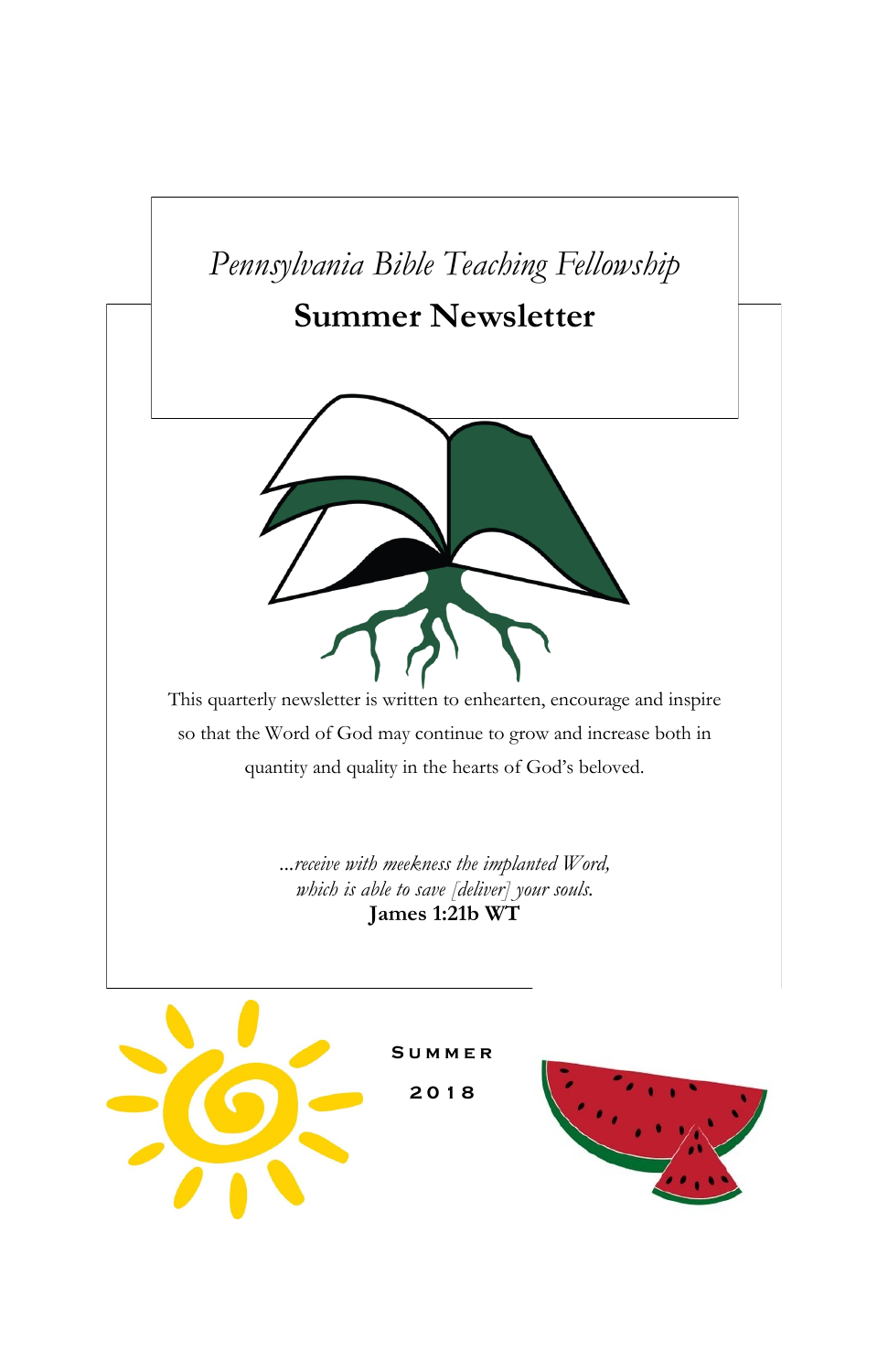## By Shawn Weir

There is a remarkable series of questions that Jesus Christ posed to the Pharisees who were continually trying to entangle him with tricky questions. Their cleverness, logic, and rhetoric proved futile to trip up the one God sent to speak His Words by spirit immeasurably (**John 3:34**). Now he was the one asking questions, but they could not answer him, and as a result they no longer dared to question him further.

## **Matthew 22:41 – 42a**

**41** While the Pharisees were gathered together, Jesus asked them, **42** Saying, What think ye of Christ? whose son is he?

### **1. What think ye of Christ?**

### **2. Whose Son is he?**

These questions that Jesus Christ asked the Pharisees are questions that we need to ask ourselves. Every man and woman is accountable to who Jesus is as the Christ and every man and woman needs to acknowledge whose Son he is. The implications have both immediate and eternal impact. The questions he asked were profound but should have been easy to answer by men who were supposed to be leaders among God's people. The questions bore great weight on that day in the temple and throughout the many centuries leading up to this very day they have lost not an ounce of their significance.

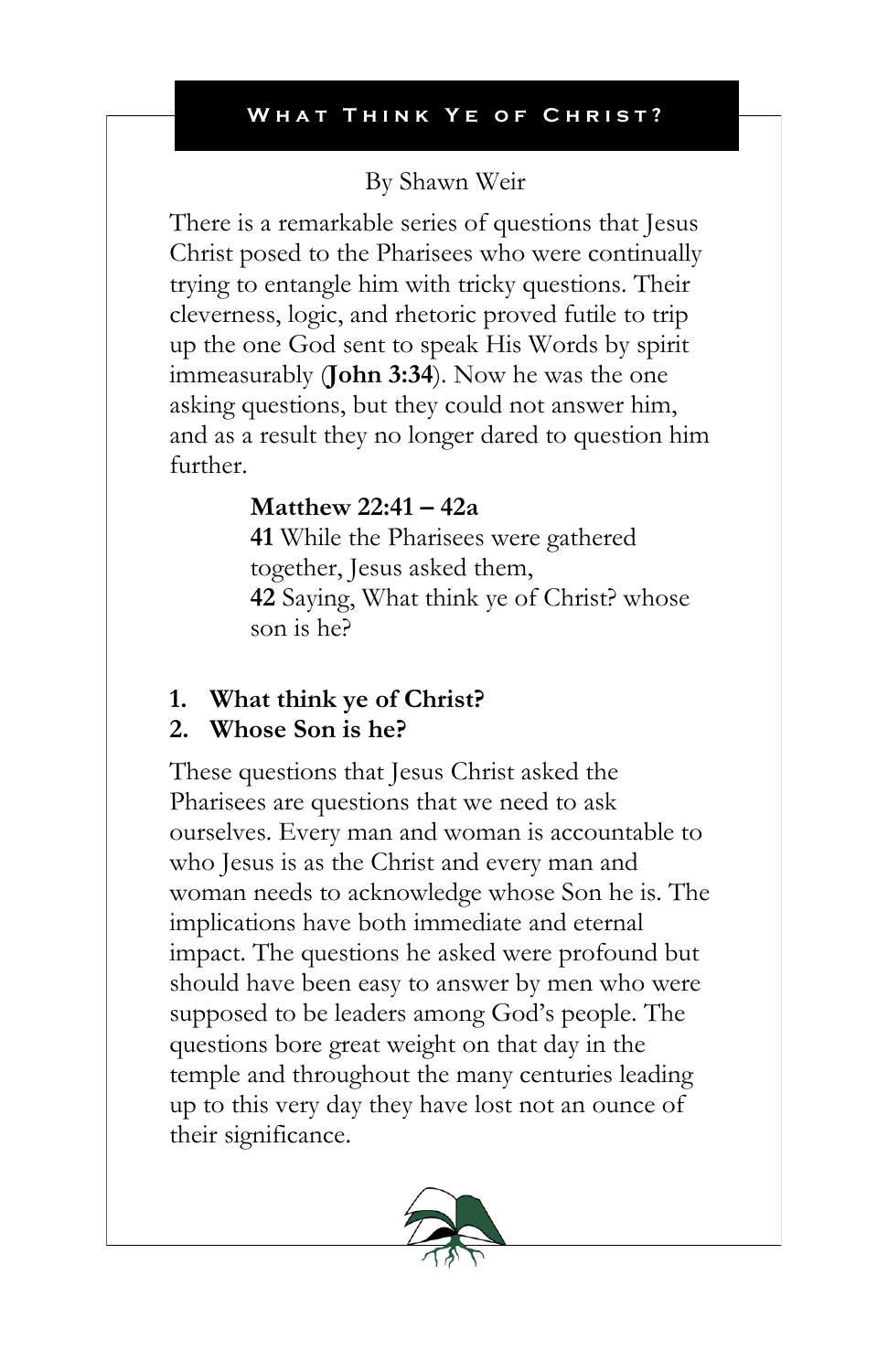If Jesus wasn't the Christ then he would be just one of the many on the list of would-be saviors in the world. If he wasn't the Christ, then though there may be helpful things to learn from his teachings, no means of salvation is found by believing in him. Then he would be a false messiah, a fraudulent savior, and a failure still dead in his tomb.

If Jesus wasn't the Son of God then he wouldn't have been qualified to bear the sins and sicknesses of the world on the cross. If he was Joseph's son, then the death and the sin of Adam would have passed onto him. Then the death he died would have been deserved. He couldn't have paid our ransoms, he would have owed his own. His shed blood wouldn't have been precious and though it was poured out, it would have been powerless to forgive our sins.

But Jesus is the Christ and the Son of the living God. He is the one and only savior. He is God's beloved Son in whom He is very well pleased. He is the fulcrum of all history. He is the purpose of everything God has done since the garden. He is the prerequisite to all of God's gracious provision. He is the fundamental truth to all of God's loving favor. He is the pattern of all that God intended human life to be. He is the demonstration of the great love of God's great heart. He is the subject of God's Word.

> **He is the summation of all of God's intent for mankind.**

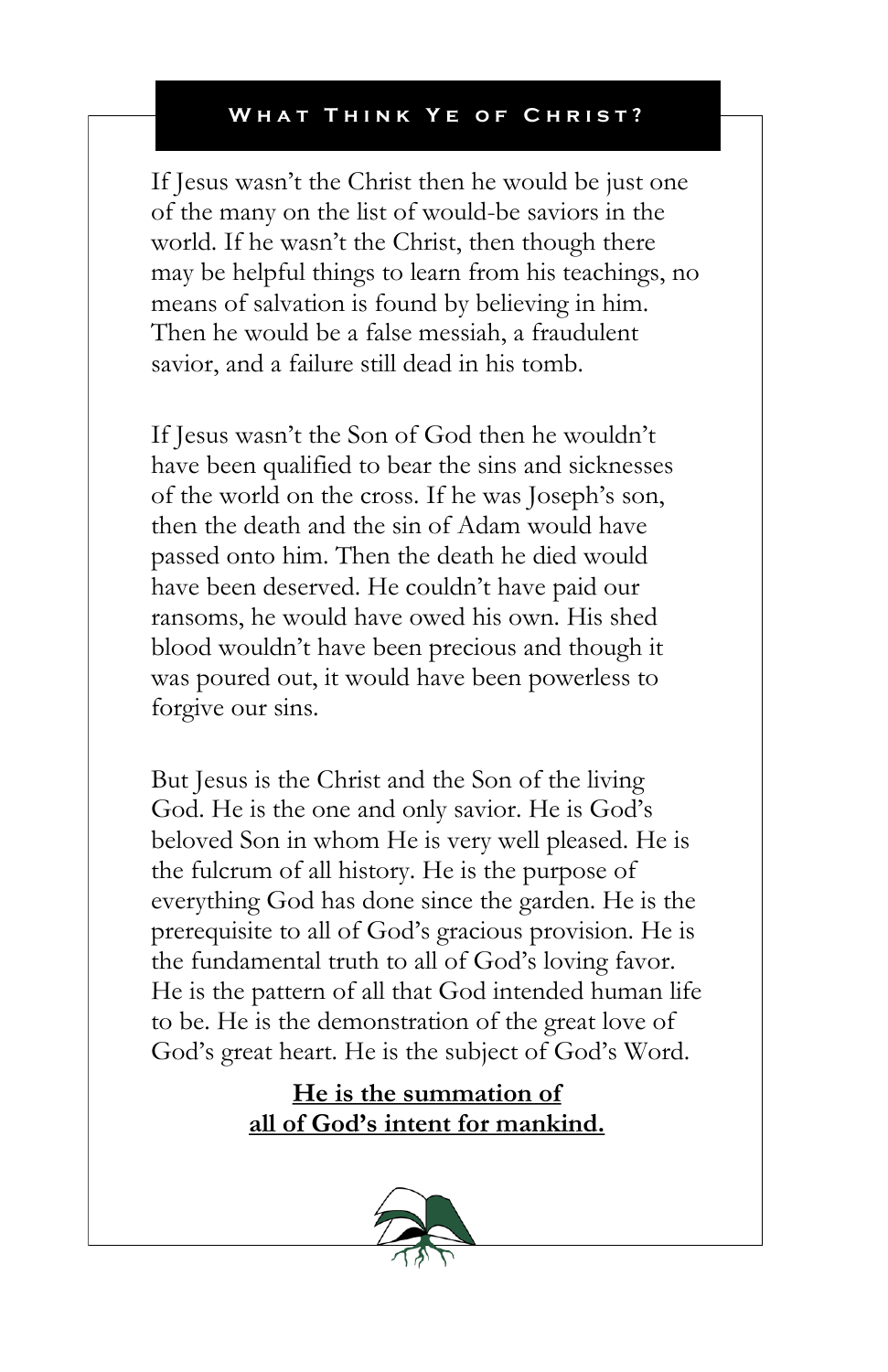What Jesus is as the Christ and who he is as God's Son can only elicit two kinds of responses. No one can be on the fence about it. We are all eternally accountable to this truth. God loves you and he sent His Son for you. He made him the Lord and raised him from the dead. What you believe about the truth in Jesus determines everything about you. Both, now and forever. I cannot say this any plainer: Who Jesus Christ is to you determines everything about you.

Jesus Christ posed a similar question to his disciples:

### **Matthew 16:13 - 17**

**13** When Jesus came into the coasts of Caesarea Philippi, he asked his disciples, saying, Whom do men say that I the Son of man am?

**14** And they said, Some say that thou art John the Baptist: some, Elias; and others, Jeremias, or one of the prophets.

It shouldn't be a surprise to us that there are so many conflicting opinions about the Lord Jesus Christ today, so it also was while he was still in his earthly ministry. To the Muslim he was a great prophet, but he never died on a cross or was raised from the dead. To the Hindu he was an avatar of the god Vishnu. To the Mormon he is Michael the archangel and the first creation of God. To the Buddhist he was an enlightened holy man and a wise teacher. To the atheist he is a questionable historical figure. To the agnostic, well, they don't know what to think about him.

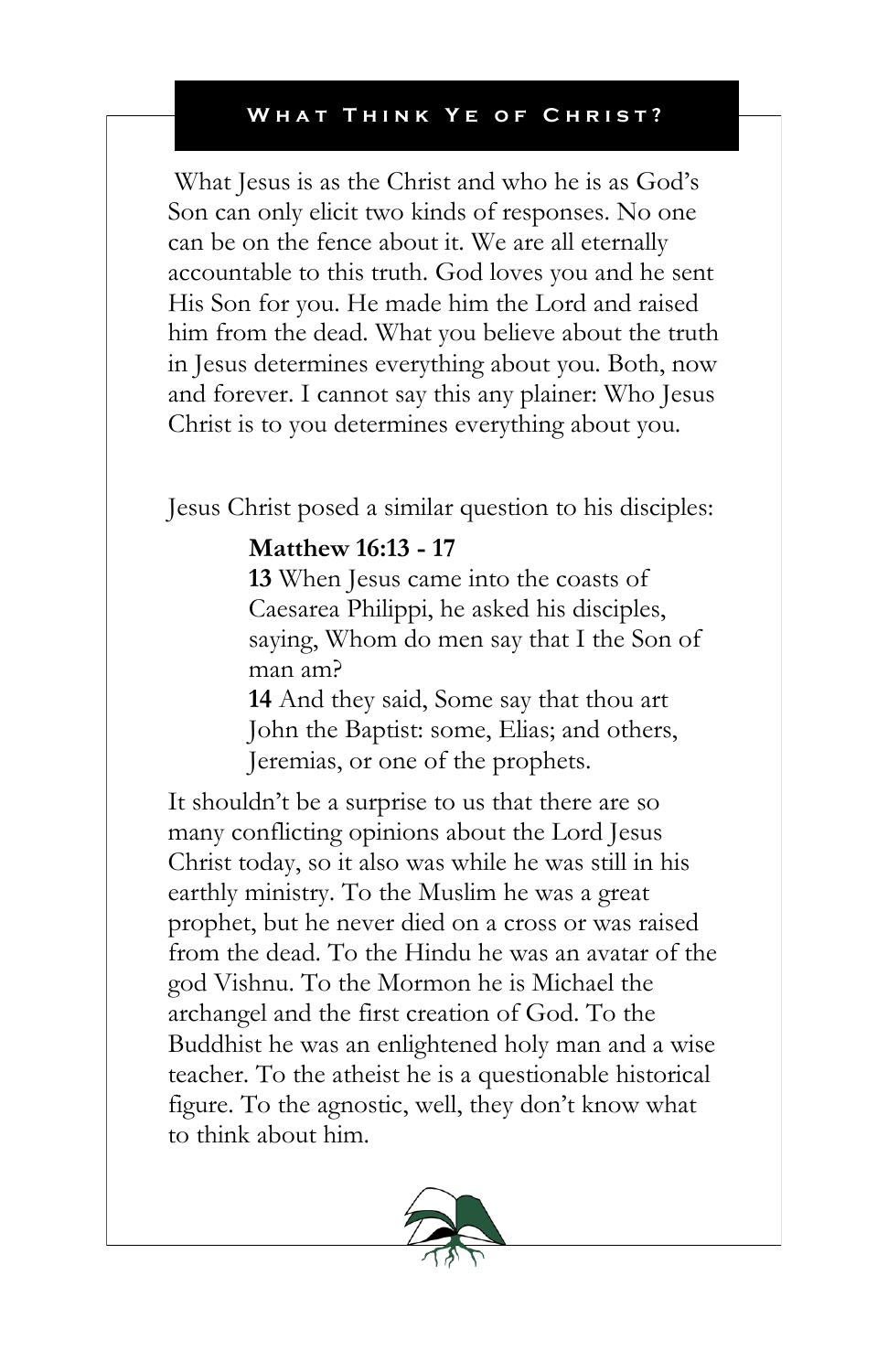To us as Christians he is our belief for forgiveness of sin and eternal life, but to our hearts he should mean so much more. He can be as precious to us as he was to Peter.

> **15** He saith unto them, But whom say ye that I am?

**16** And Simon Peter answered and said, Thou art the Christ, the Son of the living God.

**17** And Jesus answered and said unto him, Blessed art thou, Simon Barjona: for flesh and blood hath not revealed it unto thee, but my Father which is in heaven.

Peter was blessed because he answered rightly. What did Peter think of Jesus of Nazareth? Whose Son did Peter think that he was? Peter knew from the Father in heaven that Jesus was the Christ and the Son of the living God.

Paul wrote about the kinds of responses seen when preaching the gospel regarding the Lord Jesus Christ:

## **1 st Corinthians 1:23 – 24**

**23** But we preach Christ crucified, unto the Jews a stumblingblock, and unto the Greeks foolishness;

**24** But unto them which are called, both Jews and Greeks, Christ the power of God, and the wisdom of God.

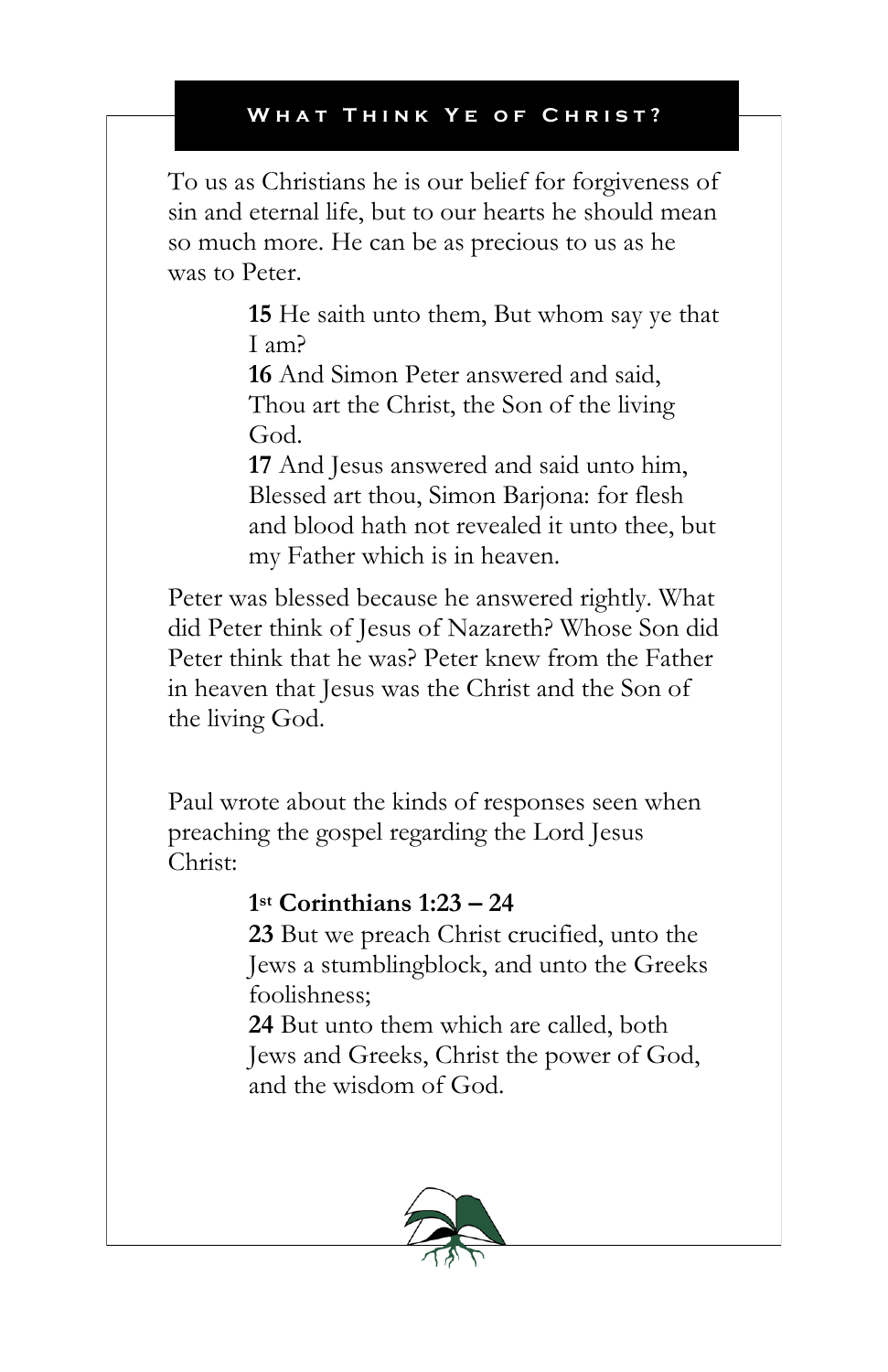The word for "stumblingblock" is the Greek word *skandalon*. It means a scandal, an offense, an insult. That's what the preaching of Jesus Christ was to the Jews who refused to believe. They wanted to see their savior act like a kingly son of David, to overthrow their oppressors and restore the nation of Israel. They didn't want a crucified messiah. Jesus Christ the Son of God was offensive to them.

The word for "foolishness" is the Greek word *moras,* from which we get our English word "moron." The Greeks of Paul's day were captivated by wisdom. They would have been much like the self-ascribed highbrows of our day. To them Jesus Christ was nonsense, idiotic, and absurd. Jesus Christ the Son of God didn't tickle their prideful intellects.

However, unto those that believe Christ is the power of God and the wisdom of God. He is the Son that the Father sent to be the savior of the world (**1 st John 4:14**). Though he was shamefully crucified God raised him from the dead and gave him a name above every name (**Ephesians 1:20 – 21**). All are to believe he is both Lord and Christ (**Act 2:36**).

Peter held onto what his Father in heaven revealed unto him about Jesus that day. He would later write:

> **1 st Peter 2:7a** Unto you therefore which believe he is precious

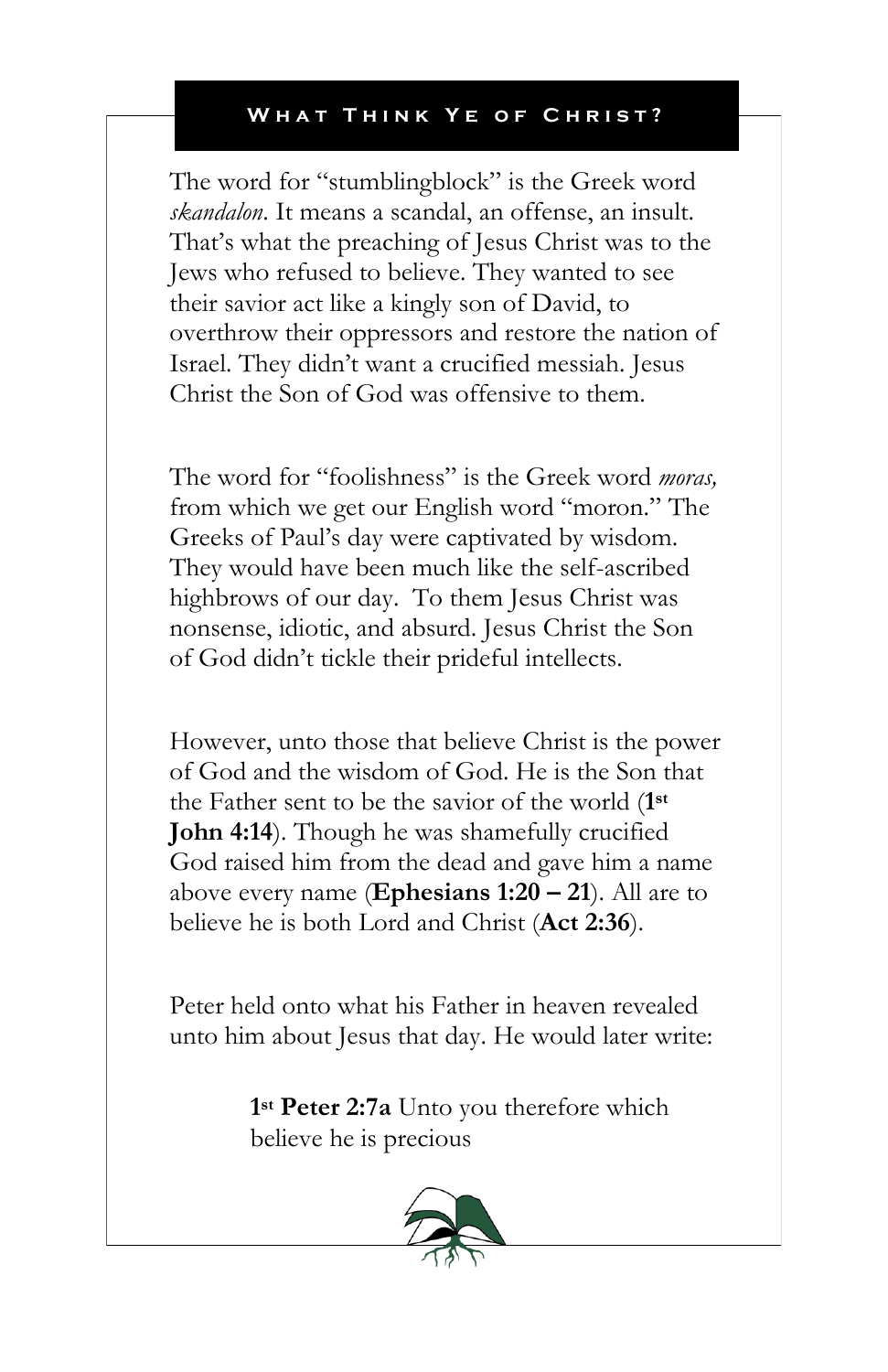"Precious" is the Greek word *timos* and it means held in honor, esteemed, distinguished, in reputation, valuable, highly prized, dear. That's who Jesus Christ is to those who believe. The same word is used in **Matthew 13:46** when describing a merchant who found a pearl of great price (*polutimos,* meaning extremely valuable). He went and sold all that he had, and bought that one pearl of peerless value.

This is what the kingdom of heaven is unto those who believe the gospel regarding Jesus Christ. He and his kingdom are worth selling and losing everything for. I trust that merchant wasn't looking for any more pearls after he obtained that exceptionally valuable one. He was captivated by it. Nothing else allured him like it did. This is how our Lord Jesus Christ is to be to us. He is our greatest treasure.

Again, consider for yourself those two questions:

- **1. What think ye of Christ?**
- **2. Whose son is he?**

The purpose of the gospel of **John** is summed up in one verse. It answers the two critical questions we've been considering and speaks of what the rest of our lives should look like in response. John supposed the world itself couldn't contain all the books that could be written regarding all the things that Jesus did (**John 21:25**), but he knew God had him write down the ones in his gospel for this reason:

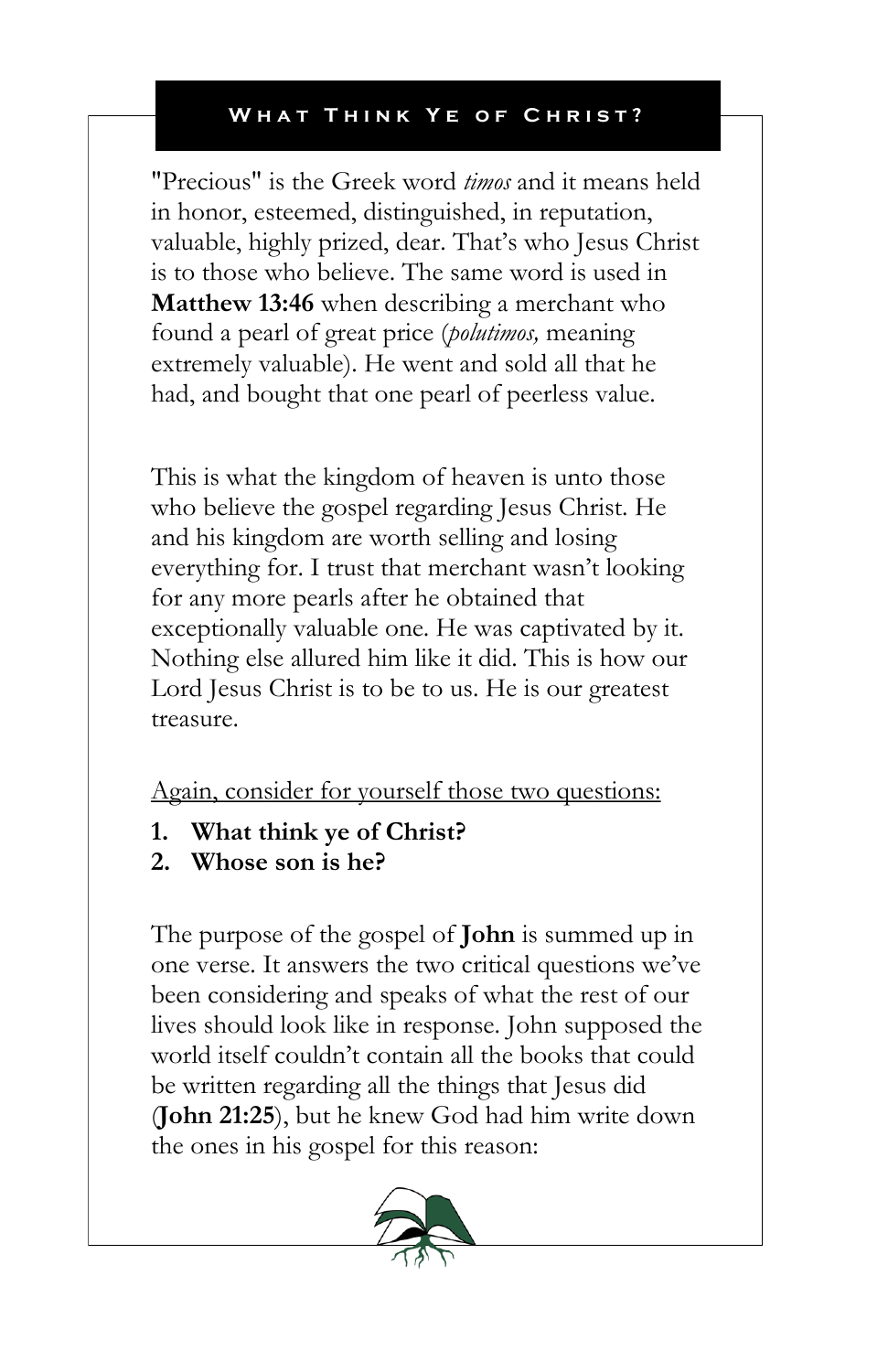**John 20:31** But these are written, that ye might believe that Jesus is the Christ, the Son of God; and that believing ye might have life through his name.

John knew he needed to write these words down so that we as the readers would believe that Jesus is the Christ. So that we as the readers would believe that he is the Son of God. And so that we as the readers would believingly have life through his name. The word believing is a participle. It is active and present tense. We have believed and found life through his name. We need to continue to believe and find life through his name.

Every man and woman is accountable to who Jesus is as the Christ and every man and woman needs to acknowledge whose Son he is. You either believe or reject this truth. No one can be persuaded of these things for you and no one can answer those questions for you. Every man and woman has the privilege of knowing for themselves personally.

There's a great record in **John 4** that illustrates this. Jesus Christ was alone while his disciples were off to buy food. He stopped by a well wearied and thirsty from his journey there. He then asked a Samaritan woman for some water, which astounded her because Jews culturally had no dealings with Samaritans. He would continue to surprise her much more than that because he then proceeded to speak of five husbands she previously had and teach her about the spirit of God that would soon be available.

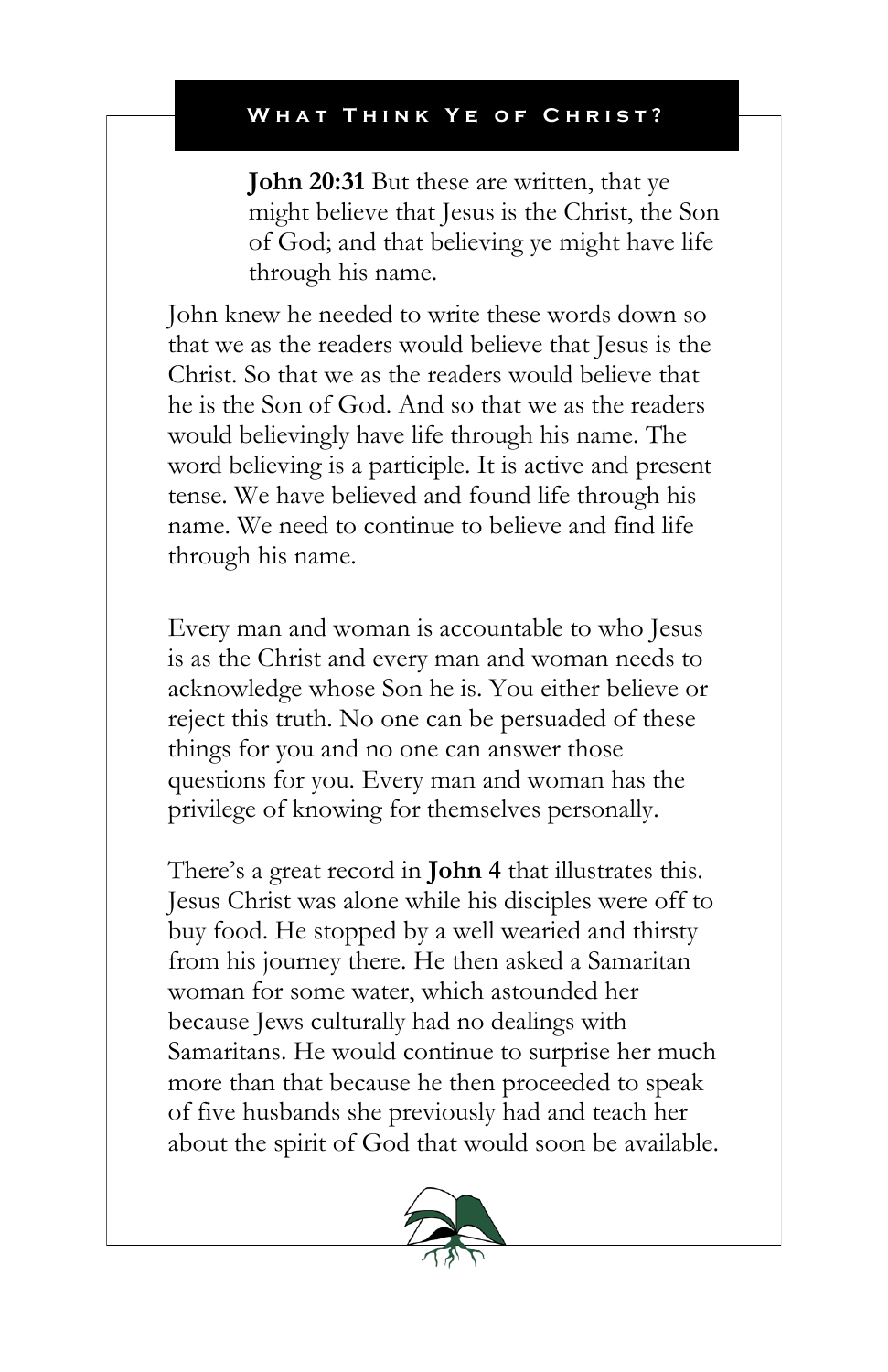### **John 4:25 - 26, 39 – 42**

**25** The woman saith unto him, I know that Messias cometh, which is called Christ: when he is come, he will tell us all things.

She knew that when the Messiah, the Christ, would come that he would explain such things.

> **26** Jesus saith unto her, I that speak unto thee am he.

This must have knocked her sandals off! She then left her water pot (another thing culturally unheard of) and went into the city exclaiming to everyone, "Come, see a man, which told me all things that ever I did: is not this the Christ?" Did Jesus as the Christ hold meaning to her personally? She heard him, she saw him, she knew him, and she was convinced!

However, the record goes on:

**39** And many of the Samaritans of that city believed on him for the saying of the woman, which testified, He told me all that ever I did.

**40** So when the Samaritans were come unto him, they besought him that he would tarry with them: and he abode there two days. **41** And many more believed because of his own word;

**42** And said unto the woman, Now we believe, not because of thy saying: for we have heard him ourselves, and know that this is indeed the Christ, the Saviour of the world.

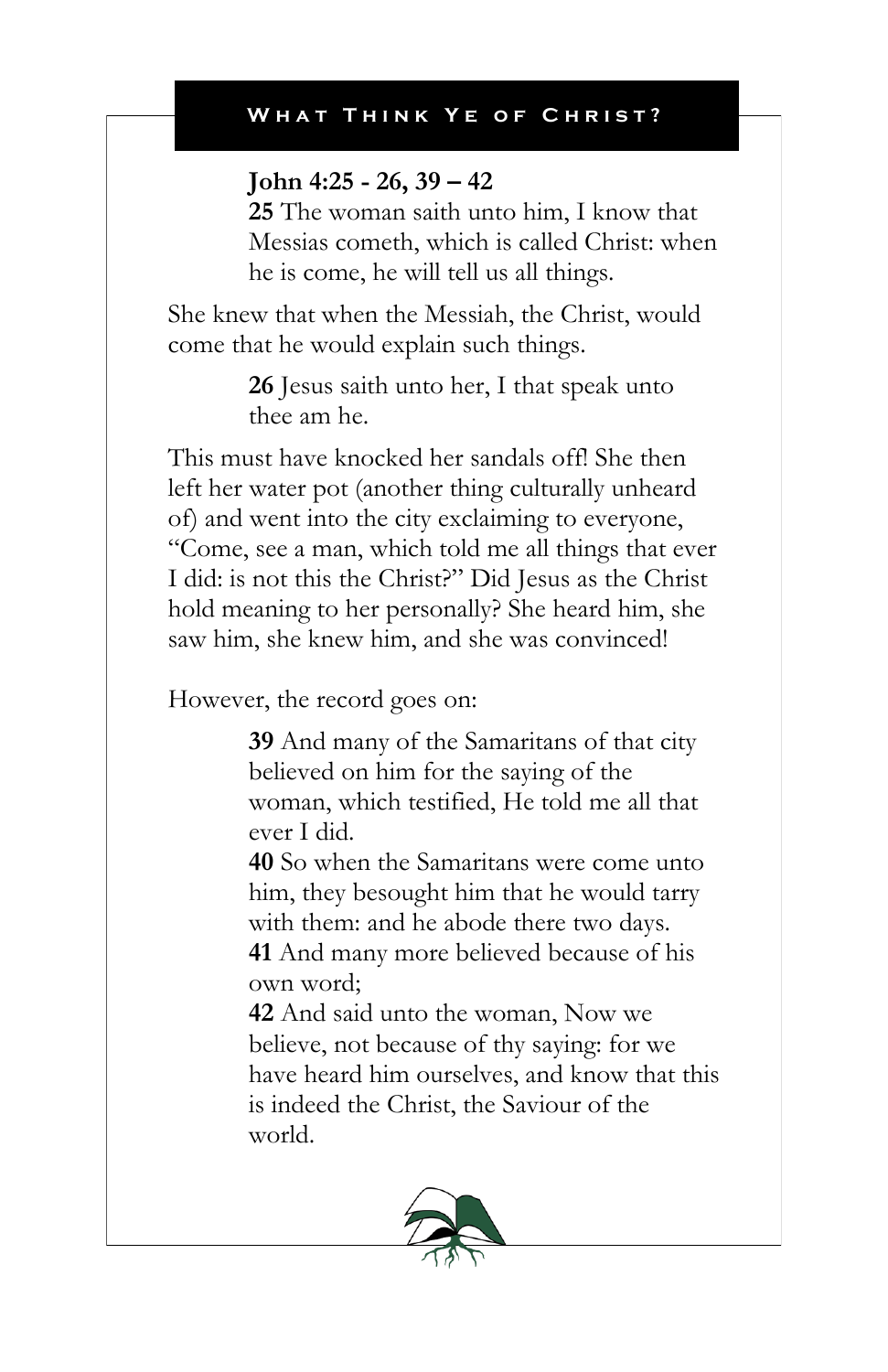She was personally convinced for herself and many others believed because of her witness, but an even greater thing soon happened in that city. Jesus Christ himself came into that city. Others got to hear him, see him and know him. Now they also had believed, not because she had been convinced, but because they became convinced personally for themselves. Those Samaritans all knew individually that Jesus was indeed the Christ and the Savior of the world.

Paul also personally spoke about Jesus Christ:

**Galatians 2:20** I have been crucified with Christ. It is no longer I who live, but Christ who lives in me. And the life I now live in the flesh I live by faith in the Son of God, who loved me and gave himself for me.

Paul's whole life was about Jesus Christ, but his service to his Lord wasn't out of a sense of dutifulness, obligation, or empty glory. Paul was inspired by the love that it took to love him and die for him. Paul's love for his Lord came from recognizing his Lord's love for him. When you love something, you can't get enough of it and you can't do enough for it. Paul, of all men, knew that Jesus Christ is the savior for everyone in the whole world, but he was still fascinated by the fact that he "loved me and gave himself for me."

An appreciation of the love of our Lord Jesus Christ spurs on the heart to make a decision with our lives:

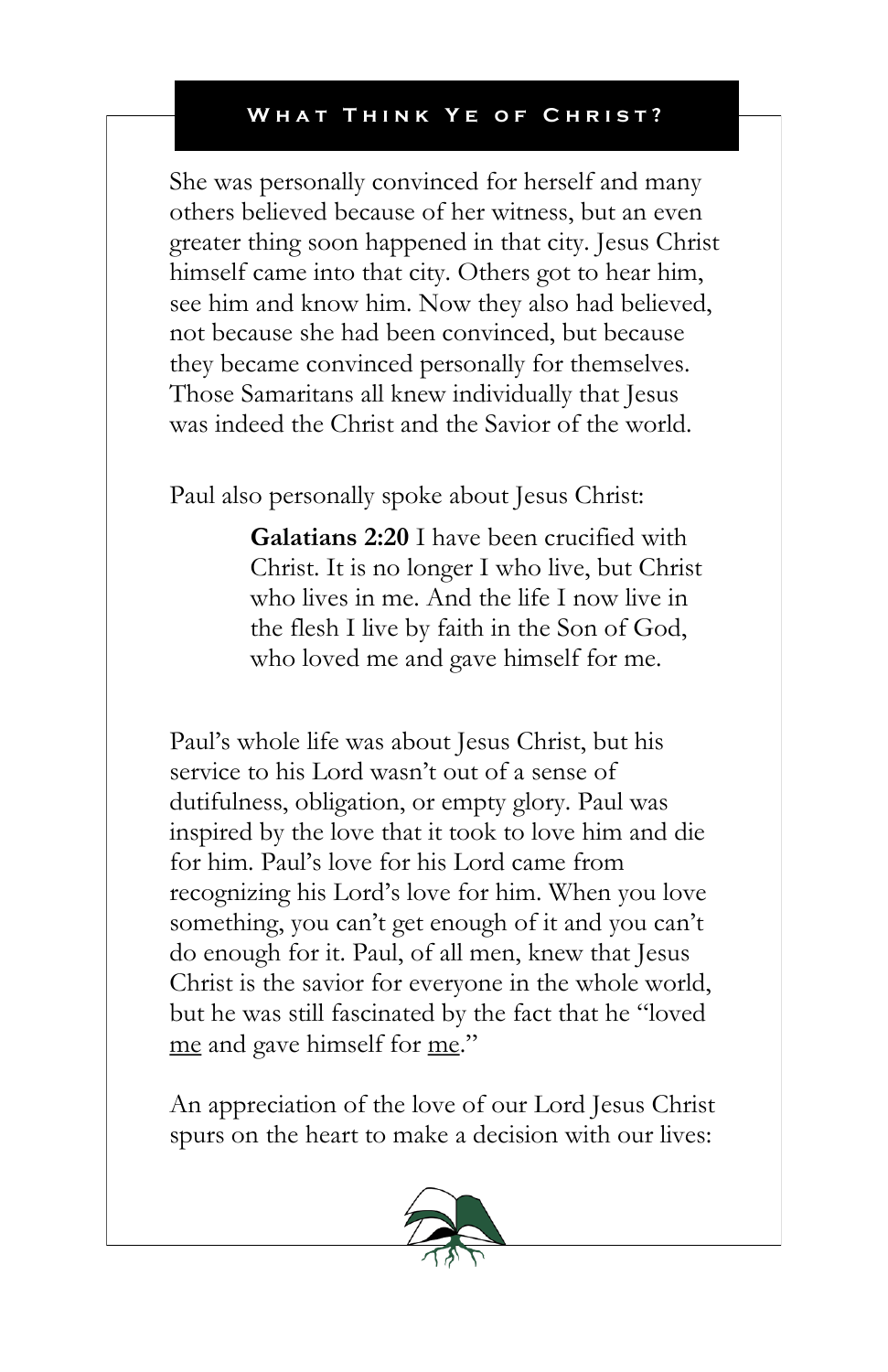## **2nd Corinthians 5:14 – 15 NIV**

**14** For Christ's love compels us, because we are convinced that one died for all, and therefore all died.

**15** And he died for all, that those who live should no longer live for themselves but for him who died for them and was raised again.

- 1. **What do I think about Jesus Christ?** He is of peerless worth. He is my precious Lord.
- 2. **Whose son is he?** He is the Son of God Who sent him to be the savior of the world.

Remember the pearl merchant? After finding that one pearl of surpassing value he wasn't looking for anymore. Nothing else compared and he sold all. Is Jesus Christ incomparable to you or does he have to compete in your heart with other objects of devotion? In our hearts, Jesus Christ as our Lord is to be unsurpassed, unequaled, and unrivaled. You've believed and found life in his name. Continue to believe and continue to find your life in his name. If you are struggling to sell all and only cherish him, look again: he loved you and gave himself for you.

Perhaps the great 18th-century English hymn writer Isaac Watts put it best in his famous song, **When I Survey the Wondrous Cross:**

> *Were the whole realm of nature mine, That were a present far too small; Love so amazing, so divine, Demands my soul, my life, my all.*